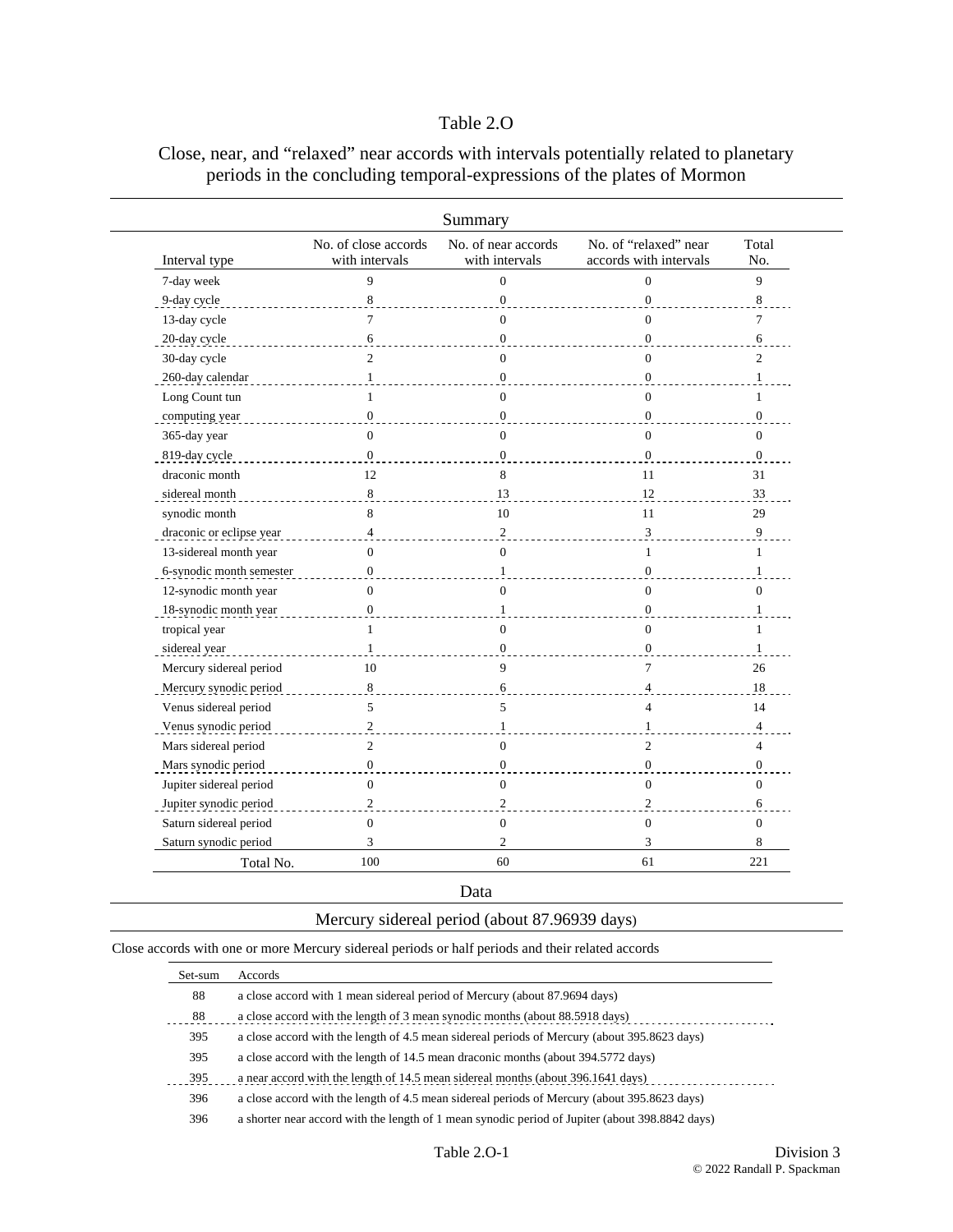| Set-sum | Accords                                                                                            |
|---------|----------------------------------------------------------------------------------------------------|
| 396     | a near accord with the length of 14.5 mean draconic months (about 394.5772 days)                   |
| 396     | a close accord with the length of 14.5 mean sidereal months (about 396.1641 days)                  |
| 396     | a shorter near accord with the length of 13.5 mean synodic months (about 398.6630 days)            |
| 396     | a close accord with the length of 44 9-day cycles                                                  |
| 440     | a close accord with the length of 5 mean sidereal periods of Mercury (about 439.8470 days)         |
| 440     | a longer near accord with the length of 16 mean sidereal months (about 437.1466 days)              |
| 440     | a shorter near accord with the length of 15 mean synodic months (about 442.9589 days)              |
| 440     | a close accord with the length of 22 20-day cycles                                                 |
| 1024    | a close accord with the length of 37.5 mean sidereal periods of Mercury (about 1024.5623 days      |
| 1143    | a close accord with the length of 13 mean sidereal period of Mercury (about 1143.6021 days)        |
| 1143    | a close accord with the length of 42 mean draconic months (about 1142.9132 days)                   |
| 1143    | a close accord with the length of 127 9-day cycles                                                 |
| 1408    | a close accord with the length of 16 mean sidereal periods of Mercury (about 1407.5102 days)       |
| 1408    | a close accord with the length of 51.5 mean sidereal months (about 1407.0655 days)                 |
| 1583    | a close accord with the length of 18 mean sidereal periods of Mercury (about 1583.4490 days)       |
| 1583    | a near accord with the length of 58 mean sidereal months (about 1584.6563 days)                    |
| 2860    | a close accord with the length of 32.5 mean sidereal periods of Mercury (about 2859.0052 days)     |
| 2860    | a longer near accord with the length of 105 mean draconic months (about 2857.2831 days)            |
| 2860    | a close accord with the length of 220 13-day cycles                                                |
| 2860    | a close accord with the length of 143 20-day cycles                                                |
| 2860    | a close accord with the length of 11 260-day calendars<br>.                                        |
| 3474    | a close accord with the length of 39.5 mean sidereal periods of Mercury (about 3474.7909 days)     |
| 3474    | a shorter near accord with the length of 30 mean synodic periods of Mercury (about 3476.3262 days) |
| 3474    | a close accord with the length of 386 9-day cycles                                                 |
|         |                                                                                                    |

Near accords with one or more Mercury sidereal periods or half periods and their related accords

| Set-sum | Accords                                                                                         |
|---------|-------------------------------------------------------------------------------------------------|
| 86      | a near accord with 1 mean sidereal period of Mercury (about 87.9694 days)                       |
| 86      | a shorter near accord with the length of 3 mean synodic months (about 88.5918 days)             |
| 350     | a near accord with the length of 4 mean sidereal periods of Mercury (about 351.8776 days)       |
| 350     | a longer near accord with the length of 3 mean synodic periods of Mercury (about 347.6326 days) |
| 350     | a close accord with the length of 50 7-day weeks                                                |
| 1010    | a near accord with the length of 11.5 mean sidereal periods of Mercury (about 1011.6480 days)   |
| 1010    | a near accord with the length of 4.5 mean sidereal periods of Venus (about 1011.1552 days)      |
| 1010    | a close accord with the length of 37 mean sidereal months (about 1010.9014 days)                |
| 1450    | a near accord with the length of 16.5 mean sidereal periods of Mercury (about 1451,4949 days)   |
| 1450    | a near accord with the length of 12.5 mean synodic periods of Mercury (about 1448.4693 days)    |
| 1450    | a near accord with the length of 53 mean sidereal months (about 1448.0480 days)                 |
| 1497    | a near accord with the length of 17 mean sidereal periods of Mercury (about 1495.4796 days)     |
| 1497    | a close accord with the length of 55 mean draconic months (about 1496.6721 days)                |
| 2597    | a near accord with the length of 29.5 mean sidereal periods of Mercury (about 2595.0970 days)   |
| 2597    | a near accord with the length of 95.5 mean draconic months (about 2598.7670 days)               |
| 2597    | a near accord with the length of 95 mean sidereal months (about 2595.5577 days)                 |
| 2597    | a near accord with the length of 88 mean synodic months (about 2598.6919 days)                  |
| 2597    | a close accord with the length of 371 7-day weeks                                               |
| 2597    | a shorter near accord with the length of 7.5 mean draconic years (about 2599.6506 days)         |
| 3960    | a near accord with the length of 45 mean sidereal periods of Mercury (about 3958.6226 days)     |
| 3960    | a close accord with the length of 145.5 mean draconic months (about 3959.3780 days)             |
| 3960    | a near accord with the length of 145 mean sidereal months (about 3961.6407 days)                |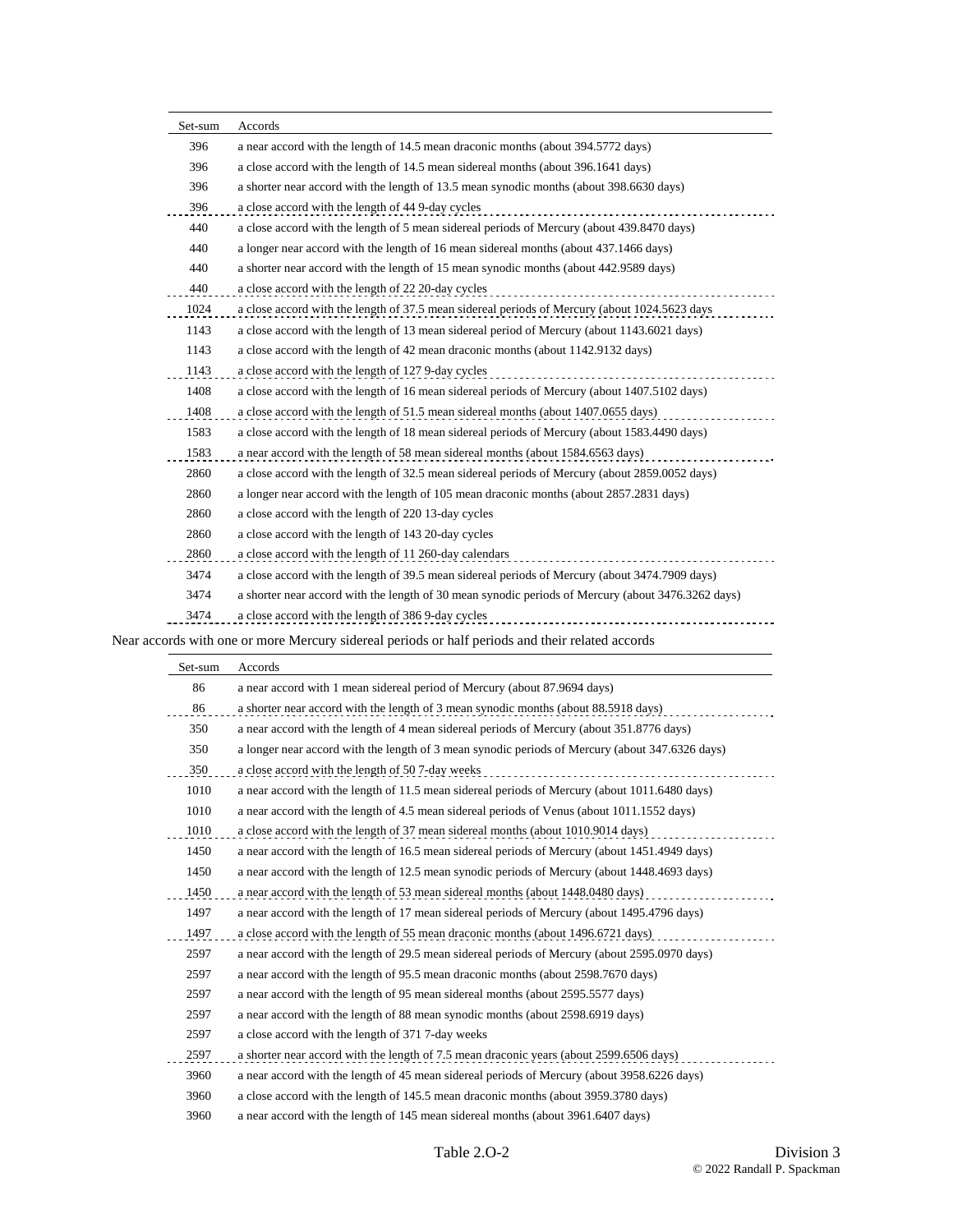| Set-sum | Accords                                                                                                    |
|---------|------------------------------------------------------------------------------------------------------------|
| 3960    | a longer near accord with the length of 134 mean synodic months (about 3957.0991 days)                     |
| 3960    | a close accord with the length of 440 9-day cycles                                                         |
| 3960    | a close accord with the length of 198 20-day cycles                                                        |
| 3960    | a close accord with the length of 132 30-day cycles                                                        |
| 3960    | a close accord with the length of 11 Long Count tuns (360 days)                                            |
| 5412    | a near accord with the length of 61.5 mean sidereal periods of Mercury (about 5410.1175 days)              |
| 5412    | a shorter near accord with the length of 198 mean sidereal months (about 5409.6887 days)                   |
| 6423    | a near accord with the length of 73 mean sidereal periods of Mercury (about 6421.7655 days)                |
| 6423    | a close accord with the length of 11 mean synodic periods of Venus (about 6423.1383 days)                  |
| 6423    | a close accord with the length of 236 mean draconic months (about 6422.0839 days)                          |
| 6423    | a longer near accord with the length of 235 mean sidereal months (about 6420.5901 days)                    |
| 6423    | a close accord with the length of 217.5 mean synodic months (about 6422.9033 days)                         |
|         | "Relaxed" near accords with one or more Mercury sidereal periods or half periods and their related accords |
| Set-sum | Accords                                                                                                    |
| 90      | a longer near accord with the length of 1 mean sidereal period of Mercury (about 87.9694 days)             |
| 90      | a near accord with the length of 3 mean synodic months (about 88.5198 days)                                |
| 90      | a close accord with the length of 109-day cycles                                                           |
| 90      | a close accord with the length of 3 30-day cycles                                                          |
| 349     | a shorter near accord with the length of 4 mean sidereal periods of Mercury (about 351.8776 days)          |
| 349     | a near accord with the length of 3 mean synodic periods of Mercury (about 347.6326 days)                   |
| 349     | a longer near accord with the length of 1 mean draconic year (about 346.6201 days)                         |
| 1586    | a longer near accord with the length of 18 mean sidereal periods of Mercury (about 1583.4490 days)         |
| 1586    | a near accord with the length of 58 mean sidereal months (about 1584.6563 days)                            |
| 1586    | a close accord with the length of 122 13-day cycles                                                        |
| 2197    | a shorter near accord with the length of 25 mean sidereal periods of Mercury (about 2199.2348 days)        |
| 2197    | a shorter near accord with the length of 80.5 mean sidereal months (about 2199.3936 days)                  |
| 2197    | a close accord with the length of 169 13-day cycles                                                        |
| 3565    | a longer near accord with the length of 40.5 mean sidereal periods of Mercury (about 3562.7603 days)       |
| 3565    | a close accord with the length of 131 mean draconic months (about 3564.8008 days)                          |
| 3565    | a close accord with the length of 130.5 mean sidereal months (about 3565.4766 days)                        |
| 5413    | a longer near accord with the length of 61.5 mean sidereal period of Mercury (about 5410.1175 days)        |
| 5413    | a near accord with the length of 199 mean draconic months (about 5415.2318 days)                           |
| 8003    | a shorter near accord with the length of 91 mean sidereal periods of Mercury (about 8005.2145 days)        |
| 8003    | a longer near accord with the length of 294 mean draconic months (about 8000.3927 days)                    |
| 8003    | a shorter near accord with the length of 293 mean sidereal months (about 8005.2464 days)                   |
| 8003    | a close accord with the length of 271 mean synodic months (about 8002.7899 days)                           |
|         |                                                                                                            |

## Mercury synodic period (about 115.87754 days)

## Close accords with one or more Mercury synodic periods or half periods and their related accords

| Set-sum | Accords                                                                                     |
|---------|---------------------------------------------------------------------------------------------|
| 347     | a close accord with the length of 3 mean synodic periods of Mercury (about 347.6326 days)   |
| 347     | a close accord with the length of 1 mean draconic year (about 346.6201 days)                |
| 348     | a close accord with the length of 3 mean synodic periods of Mercury (about 347.6326 days)   |
| 348     | a near accord with the length of 1 mean draconic year (about 346.6201 days)                 |
| 1390    | a close accord with the length of 12 mean synodic periods of Mercury (about 1390.5305 days) |
| 1390    | a longer near accord with the length of 51 mean draconic months (about 1387.8232 days)      |
| 1390    | a shorter near accord with the length of 47 mean synodic months (about 1387.9377 days)      |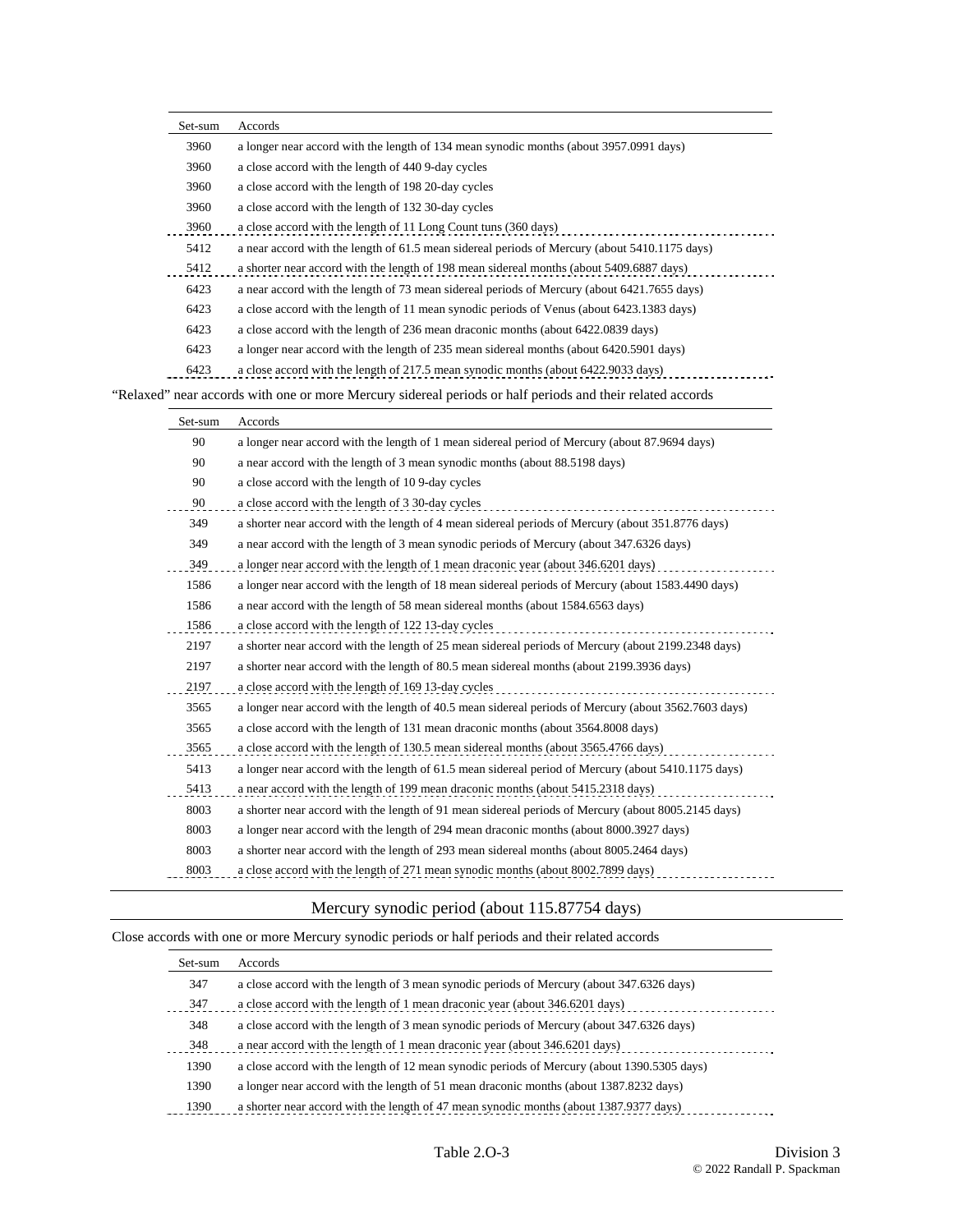| Set-sum | Accords                                                                                         |
|---------|-------------------------------------------------------------------------------------------------|
| 2491    | a close accord with the length of 21.5 mean synodic periods of Mercury (about 2491.3671 days)   |
| 2491    | a near accord with the length of 91.5 mean draconic months (about 2489.9181 days)               |
| 3940    | a close accord with the length of 34 mean synodic periods of Mercury (about 3939.8634 days)     |
| 3940    | a shorter near accord with the length of 133.5 mean synodic months (about 3942.3338 days)       |
| 3940    | a close accord with the length of 197 20-day cycles                                             |
| 4461    | a close accord with the length of 38.5 mean synodic periods of Mercury (about 4461.2853 days)   |
| 4461    | a near accord with the length of 164 mean draconic months (about 4462.8041 days)                |
| 4461    | a near accord with the length of 151 mean synodic months (about 4459.1191 days)                 |
| 5794    | a close accord with the length of 50 mean synodic periods of Mercury (about 5793.8770 days)     |
| 5794    | a shorter near accord with the length of 213 mean draconic months (about 5796.2029 days)        |
| 5794    | a near accord with the length of 212 mean sidereal months (about 5792.1919 days)                |
| 7996    | a close accord with the length of 69 mean synodic periods of Mercury (about 7995.5503 days)     |
|         | Near accords with one or more Mercury synodic periods or half periods and their related accords |

| Set-sum | Accords                                                                                      |
|---------|----------------------------------------------------------------------------------------------|
| 346     | a near accord with the length of 3 mean synodic periods of Mercury (about 347.6326 days)     |
| 346     | a close accord with the length of 1 mean draconic year (about 346.6201 days)                 |
| 349     | (see above)                                                                                  |
| 465     | a near accord with the length of 4 mean synodic periods of Mercury (about 463.5102 days)     |
| 465     | a longer near accord with the length of 17 mean draconic months (about 462.6077 days)        |
| 465     | a close accord with the length of 17 mean sidereal months (about 464.4682 days)              |
| 1450    | (see above)                                                                                  |
| 1679    | a near accord with the length of 14.5 mean synodic periods of Mercury (about 1680.2243 days) |
| 1679    | a near accord with the length of 61.5 mean sidereal months (about 1680.2821 days)            |
| 2898    | a near accord with the length of 25 mean synodic periods of Mercury (about 2896.9385 days)   |
| 2898    | a close accord with the length of 106.5 mean draconic months (about 2898.1014 days)          |
| 2898    | a near accord with the length of 106 mean sidereal months (about 2896.0960 days)             |
| 2898    | a close accord with the length of 414 7-day weeks                                            |
| 2898    | a close accord with the length of 322 9-day cycles                                           |
|         |                                                                                              |

"Relaxed" near accords with one or more Mercury synodic periods or half periods and their related accords

| Set-sum | <b>Accords</b>                                                                                   |
|---------|--------------------------------------------------------------------------------------------------|
| 345     | a shorter near accord with the length of 3 mean synodic periods of Mercury (about 347.6236 days) |
| 345     | a near accord with the length of 1 mean draconic year (about 346.6201 days)                      |
| 350     | (see above)                                                                                      |
| 1045    | a longer near accord with the length of 9 mean synodic periods of Mercury (about 1042.8979 days) |
| 1045    | a shorter near accord with the length of 38.5 mean draconic months (about 1047.6705 days)        |
| 3474    | (see above)<br>-------------------------------------                                             |

## Venus sidereal period (about 224.70116 days)

Close accords with one or more Venus sidereal periods or half periods and their related accords

| Set-sum | Accords                                                                                   |
|---------|-------------------------------------------------------------------------------------------|
| 674     | a close accord with the length of 3 mean sidereal periods of Venus (about 674.1035 days)  |
| 1123    | a close accord with the length of 5 mean sidereal periods of Venus (about 1123.5058 days) |
| 1123    | a longer near accord with the length of 41 mean sidereal months (about 1120.1881 days)    |
| 1123    | a close accord with the length of 38 mean synodic months (about 1122.1624 days)           |
| 1573    | a close accord with the length of 7 mean sidereal periods of Venus (about 1572.9081 days) |
| 1573    | a longer near accord with the length of 57.5 mean sidereal months (about 1570.9955 days)  |
| 1573    | a close accord with the length of 121 13-day cycles                                       |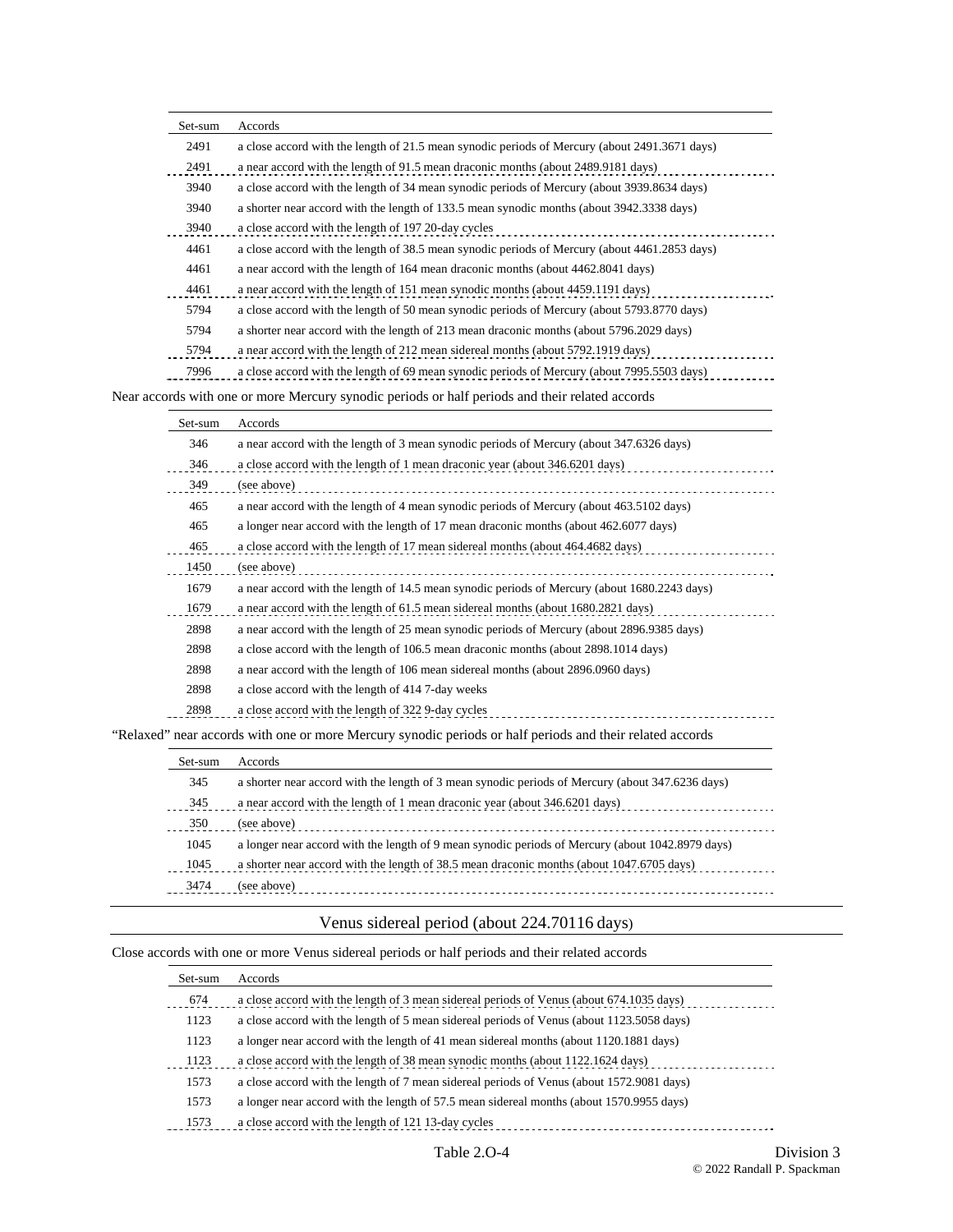| Set-sum | Accords                                                                                        |
|---------|------------------------------------------------------------------------------------------------|
| 2922    | a close accord with the length of 13 mean sidereal periods of Venus (about 2921.1151 days)     |
| 2922    | a longer near accord with the length of 5 mean synodic periods of Venus (about 2919.6083 days) |
| 2922    | a near accord with the length of 107 mean sidereal months (about 2923.4176 days)               |
| 2922    | a near accord with the length of 99 mean synodic months (about 2923.5284 days)                 |
| 2922    | a near accord with the length of 16.5 6-month lunar semesters (about 2923.5284 days)           |
| 2922    | a near accord with the length of 5.5 18-month lunar years (about 2923.5284 days)               |
| 2922    | a close accord with the length of 8 mean tropical years (about 2921.9375 days)                 |
| 2922    | a close accord with the length of 8 mean sidereal years (about 2922.0510 days)                 |
| 3819    | a close accord with the length of 17 mean sidereal periods of Venus (about 3819.9197 days)     |

Near accords with one or more Venus sidereal periods or half periods and their related accords

| Set-sum | Accords                                                                                     |
|---------|---------------------------------------------------------------------------------------------|
| 336     | a near accord with the length of 1.5 mean sidereal periods of Venus (about 337.0517 days)   |
| 336     | a close accord with the length of 48.7-day weeks                                            |
| 1010    | (see above)                                                                                 |
| 1122    | a near accord with the length of 5 mean sidereal periods of Venus (about 1123.5058 days)    |
| 1122    | a near accord with the length of 41 mean sidereal months (about 1120.1881 days)             |
| 1122    | a close accord with the length of 38 mean synodic months (about 1122.1624 days)             |
| 8877    | a near accord with the length of 39.5 mean sidereal periods of Venus (about 8875.6958 days) |
| 8877    | a shorter near accord with the length of 325 mean sidereal months (about 8879.5395 days)    |
| 8877    | a shorter near accord with the length of 25 13-sidereal month years (about 8879.5395 days)  |
| 9998    | a near accord with the length of 44.5 mean sidereal periods of Venus (about 9999.2016 days) |
| 9998    | a shorter near accord with the length of 367.5 mean draconic months (about 10000.4909 days) |
| 9998    | a near accord with the length of 366 mean sidereal months (about 9999.7276 days)            |
| 9998    | a near accord with the length of 338.5 mean synodic months (about 9996.1047 days)           |

"Relaxed" near accords with one or more Venus sidereal periods or half periods and their related accords

| Set-sum | Accords                                                                                           |
|---------|---------------------------------------------------------------------------------------------------|
| 784     | a shorter near accord with the length of 3.5 mean sidereal periods of Venus (about 786.4541 days) |
| 784     | a near accord with the length of 26.5 mean synodic months (about 782.5606 days)                   |
| 784     | a close accord with the length of 1127-day weeks                                                  |
| 1121    | a shorter near accord with the length of 5 mean sidereal periods of Venus (about 1123.5058 days)  |
| 1121    | a close accord with the length of 41 mean sidereal months (about 1120.1881 days)                  |
| 1121    | a near accord with the length of 38 mean synodic months (about 1122.1624 days)                    |
| 7188    | a shorter near accord with the length of 32 mean sidereal periods of Venus (about 7190.4371 days) |
| 7188    | a longer near accord with the length of 263 mean sidereal months (about 7185.5966 days)           |
| 7188    | a shorter near accord with the length of 243.5 mean synodic months (about 7190.6987 days)         |
| 8316    | a longer near accord with the length of 37 mean sidereal periods of Venus (about 8313.9429 days)  |
| 8316    | a shorter near accord with the length of 22 mean synodic periods of Saturn (about 8318.0258 days) |
| 8316    | a longer near accord with the length of 305.5 mean draconic months (about 8313.3332 days)         |
| 8316    | a close accord with the length of 11887-day weeks                                                 |
| 8316    | a close accord with the length of 924 9-day cycles                                                |
| 8316    | a shorter near accord with the length of 24 mean draconic years (about 8318.8818 days)            |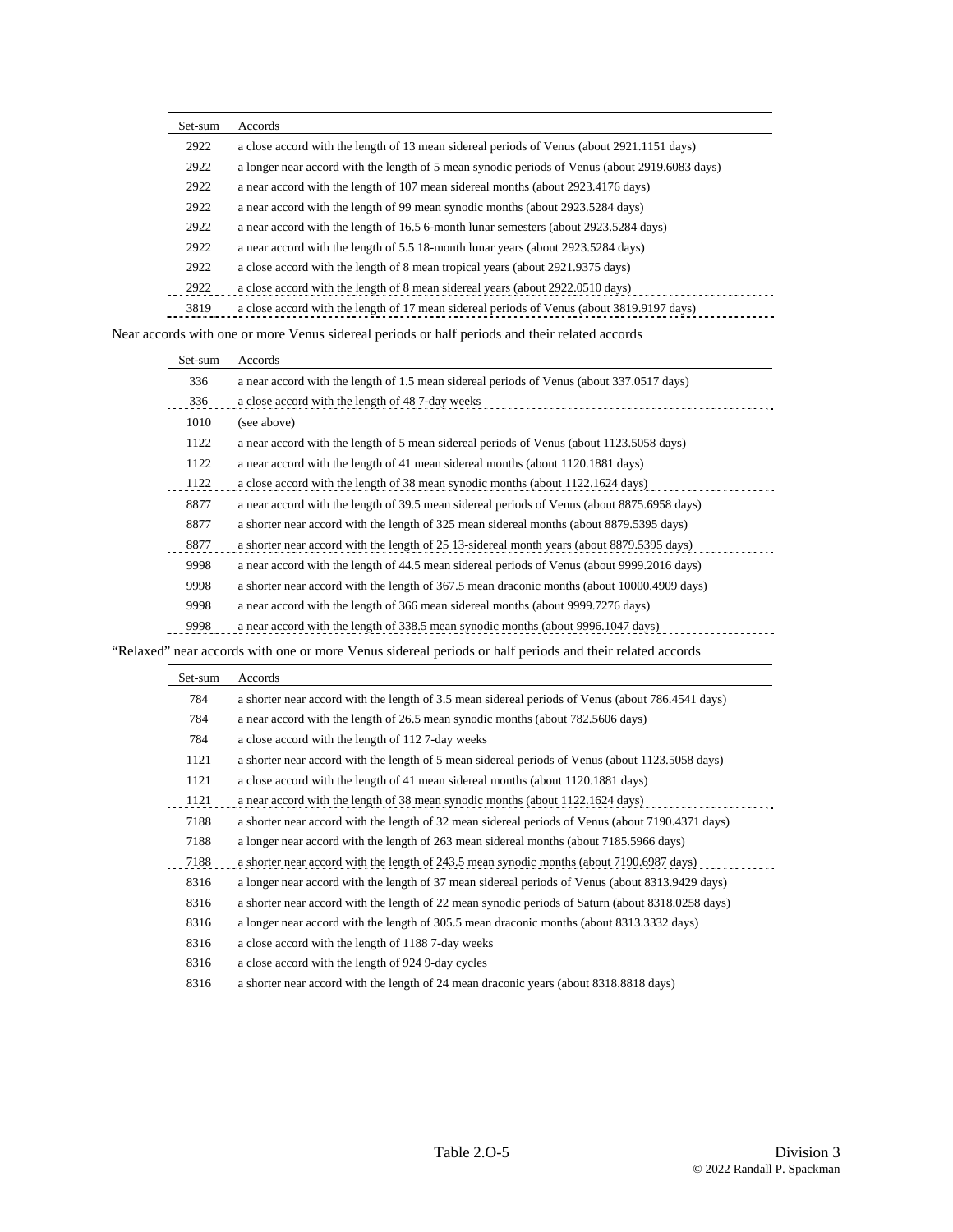#### Venus synodic period (about 583.92166 days)

Close accords with one or more Venus synodic periods or half periods and their related accords

| Set-sum | <b>Accords</b>                                                                             |
|---------|--------------------------------------------------------------------------------------------|
| 2044    | a close accord with the length of 3.5 mean synodic periods of Venus (about 2043.7258 days) |
| 2044    | a close accord with the length of 292 7-day weeks                                          |
| 6423    | (see above)                                                                                |

Near accords with one or more Venus synodic periods or half periods and their related accords

|                                                                                                         | Set-sum | Accords                                                                                   |
|---------------------------------------------------------------------------------------------------------|---------|-------------------------------------------------------------------------------------------|
|                                                                                                         | 2626    | a near accord with the length of 4.5 mean synodic periods of Venus (about 2627.6475 days) |
|                                                                                                         | 2626    | a close accord with the length of 96.5 mean draconic months (about 2625.9792 days)        |
|                                                                                                         | 2626    | a shorter near accord with the length of 89 mean synodic months (about 2628.2225 days)    |
|                                                                                                         | 2626    | a close accord with the length of 202 13-day cycles                                       |
| "Relaxed" near accords with one or more Venus synodic periods or half periods and their related accords |         |                                                                                           |

| set-sum | coor             |
|---------|------------------|
| 2922    | 'see<br>$d$ bove |

#### Mars sidereal period (about 686.99576 days)

Close accords with one or more Mars sidereal periods or half periods and their related accords

| Set-sum | Accords                                                                                  |
|---------|------------------------------------------------------------------------------------------|
| 1373    | a close accord with the length of 2 mean sidereal periods of Mars (about 1373.9915 days) |
| 1373    | a near accord with the length of 50.5 mean draconic months (about 1374.2171 days)        |
| 1373    | a close accord with the length of 46.5 mean synodic months (about 1373.1724 days)        |
| 4121    | a close accord with the length of 6 mean sidereal periods of Mars (about 4121.9746 days) |
| 4121    | a near accord with the length of 151.5 mean draconic months (about 4122.6513 days)       |
| 4121    | a near accord with the length of 139.5 mean synodic months (about 4119.5173 days)        |
| 4121    | a close accord with the length of 317 13-day cycles                                      |

No near accords with one or more Mars sidereal periods or half periods

"Relaxed" near accords with one or more Mars sidereal periods or half periods and their related accords

| Set-sum | Accords                                                                                           |
|---------|---------------------------------------------------------------------------------------------------|
| 1371    | a shorter near accord with the length of 2 mean sidereal periods of Mars (about 1373.9915 days)   |
| 1371    | a shorter near accord with the length of 46.5 mean synodic months (about 1373.1724 days)          |
| 9277    | a longer near accord with the length of 13.5 mean sidereal periods of Mars (about 9274.4428 days) |
| 9277    | a shorter near accord with the length of 341 mean draconic months (about 9279.3670 days)          |
| 9277    | a near accord with the length of 339.5 mean sidereal months (about 9275.7036 days)                |

#### Mars synodic period (about 779.93651 days)

No accords with one or more Mars synodic periods or half periods

Jupiter sidereal period (about 4332.8486 days)

No accords with one or more Jupiter sidereal periods or half periods

 $-$  -  $\bullet$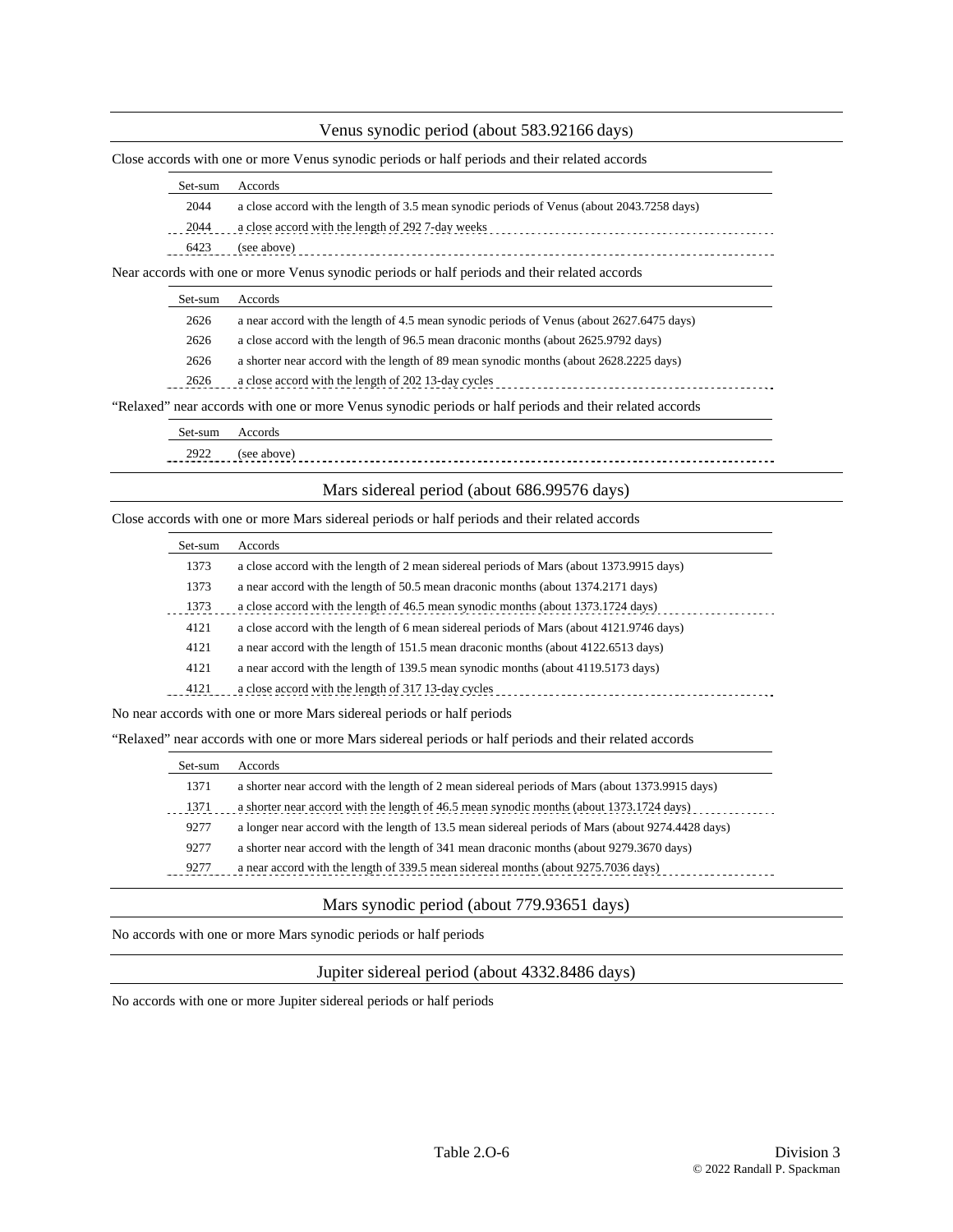### Jupiter synodic period (about 398.88421 days)

|  | Close accords with one or more Jupiter synodic periods or half periods and their related accords |
|--|--------------------------------------------------------------------------------------------------|
|  |                                                                                                  |

| Set-sum | Accords                                                                                     |
|---------|---------------------------------------------------------------------------------------------|
| 2793    | a close accord with the length of 7 mean synodic periods of Jupiter (about 2792.1895days)   |
| 2793    | a longer near accord with the length of 94.5 mean synodic months (about 2790.6408 days)     |
| 2793    | a close accord with the length of 399 7-day weeks                                           |
| 7579    | a close accord with the length of 19 mean synodic periods of Jupiter (about 7578.8000 days) |
| 7579    | a close accord with the length of 278.5 mean draconic months (about 7578.6033 days)         |
| 7579    | a shorter near accord with the length of 277.5 mean sidereal months (about 7581.7607 days)  |
| 7579    | a close accord with the length of 583 13-day cycles                                         |

| Set-sum | Accords                                                                                   |
|---------|-------------------------------------------------------------------------------------------|
| 400     | a near accord with the length of 1 mean synodic period of Jupiter (about 398.8842 days)   |
| 400     | a near accord with the length of 13.5 mean synodic months (about 398.6630 days)           |
| 400     | a close accord with the length of 20 20-day cycles                                        |
| 1198    | a near accord with the length of 3 mean synodic periods of Jupiter (about 1196.6526 days) |
| 1198    | a close accord with the length of 44 mean draconic months (about 1197.3377 days)          |
| 1198    | a shorter near accord with the length of 40.5 mean synodic months (about 1195.9889 days)  |
|         |                                                                                           |

"Relaxed" near accords with one or more Jupiter synodic periods or half periods and their related accords

| Set-sum | Accords                                                                                            |
|---------|----------------------------------------------------------------------------------------------------|
| 396     | (see above)                                                                                        |
| 7576    | a shorter near accord with the length of 19 mean synodic periods of Jupiter (about 7578.8000 days) |
| 7576    | a shorter near accord with the length of 278.5 mean draconic months (about 7578.6033 days)         |
| 7576    | a near accord with the length of 256.5 mean synodic months (about 7574.5963 days)                  |
|         |                                                                                                    |

### Saturn sidereal period (about 10764.44 days)

No accords with one or more Jupiter sidereal periods or half periods

### Saturn synodic period (about 378.09208 days)

Close accords with one or more Saturn synodic periods or half periods and their related accords

| Set-sum | Accords                                                                                        |
|---------|------------------------------------------------------------------------------------------------|
| 379     | a close accord with the length of 1 mean synodic period of Saturn (about 378.0921 days)        |
| 379     | a near accord with the length of 14 mean draconic months (about 380.9711 days)                 |
| 8319    | a close accord with the length of 22 mean synodic periods of Saturn (about 8318.0258 days)     |
| 8319    | a close accord with the length of 304.5 mean sidereal months (about 8319.4455 days)            |
| 8319    | a close accord with the length of 24 mean draconic years (about 8318.8818 days)                |
| 10398   | a close accord with the length of 27.5 mean synodic periods of Saturn (about 10397.5322 days)  |
| 10398   | a longer near accord with the length of 382 mean draconic months (about 10395.0680 days)       |
| 10398   | a longer near accord with the length of 380.5 mean sidereal months (about 10395.8916 days)     |
| 10398   | a close accord with the length of 30 mean draconic years (about 10398.6023 days)               |
|         | Near accords with one or more Saturn synodic periods or half periods and their related accords |

| Set-sum | Accords                                                                                |
|---------|----------------------------------------------------------------------------------------|
| 380     | a near accord with the length of 1 mean synodic period of Saturn (about 378.0921 days) |
| 380     | a close accord with the length of 14 mean draconic months (about 380.9711 days)        |
| 380     | a shorter near accord with the length of 14 mean sidereal months (about 382.5032 days) |
| 380     | a close accord with the length of 19 20-day cycles                                     |